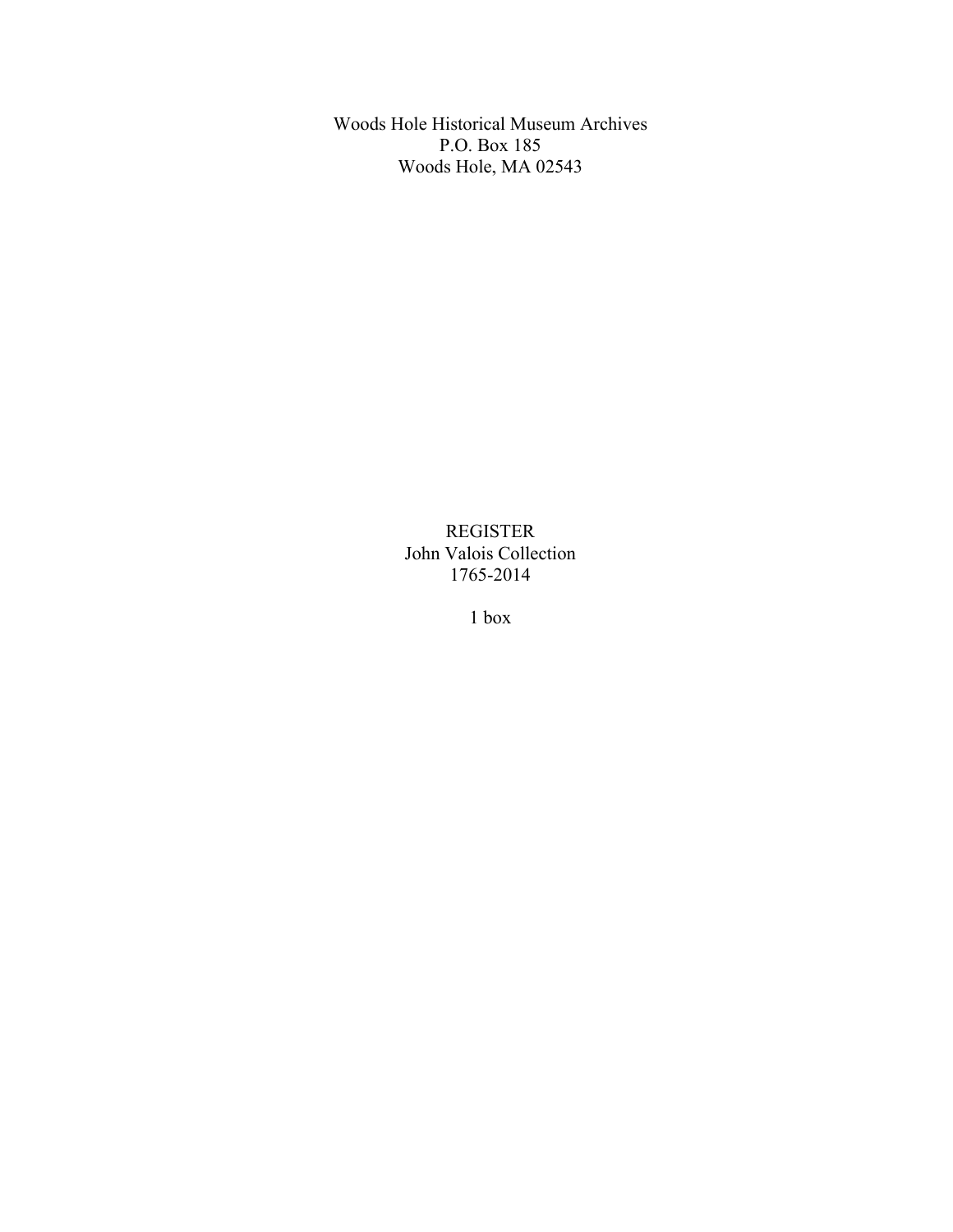## **HISTORY AND SCOPE**

John Valois, born in Brookline, Massachusetts, 1927; died in Woods Hole, January 28, 2014. He grew up in West Roxbury, and summered in Wings Neck, Pocasset (Bourne). He graduated from Roslindale High School and joined the U.S. Navy, becoming a flight engineer during World War II. After his discharge he attended Boston University and did graduate work at Tufts while teaching high school.

During college, he began his 41 years at the Marine Biological Laboratory in Woods Hole. He spent his time collecting marine specimens, then became a full-time year-round employee in the Supply Department. He became its manager in 1970 and remained as such till he retired in 1990.

John had many scholarly and personal interests. He often wrote about them, gave talks about them and enjoyed sharing his interests with everyone.

He gave numerous talks (Conversations for the Woods Hole Historical Collection and Museum) on Spencer Baird, founder of the U.S. Fish Commission, and Woods Hole fish market owner Sam Cahoon, with whom he was obsessed. Another obsession was Rachel Carson.

John was also a talented sailor. During his summers in Wings Neck, Pocasset and initially learned to sail a Rookie, a small wooden sailboat meant for teaching children sailing skills. Later he sailed Cape Cod Knockabouts and his own sailboat, *Myth*, which he slowly built at home with his wife, Frederica (Freddy) Valois.

John was also an avid ice skater on local ponds.

This collection includes donated material and also notes on various subjects in John's own handwriting and transcription form.

- 1. Spencer Baird material
	- this collection contains handwritten notes, xerox copies of John's notes, newsclippings and articles from various publications
	- also contains material on maritime history (Gosnold), ships and other related early explorer history
- 2. Isaiah Spindell
	- handwritten notes on Captain Isaiah Spindell ("Mystery Man") and the fish market's history, including material on Charles B. Coombs, owner before Sam Cahoon. Xerox copy.
- 3. Rachel Carson
	- extensive handwritten notes on Rachel Carson and John's recollections of her
	- newsclippings and xerox copies of articles on Rachel Carson